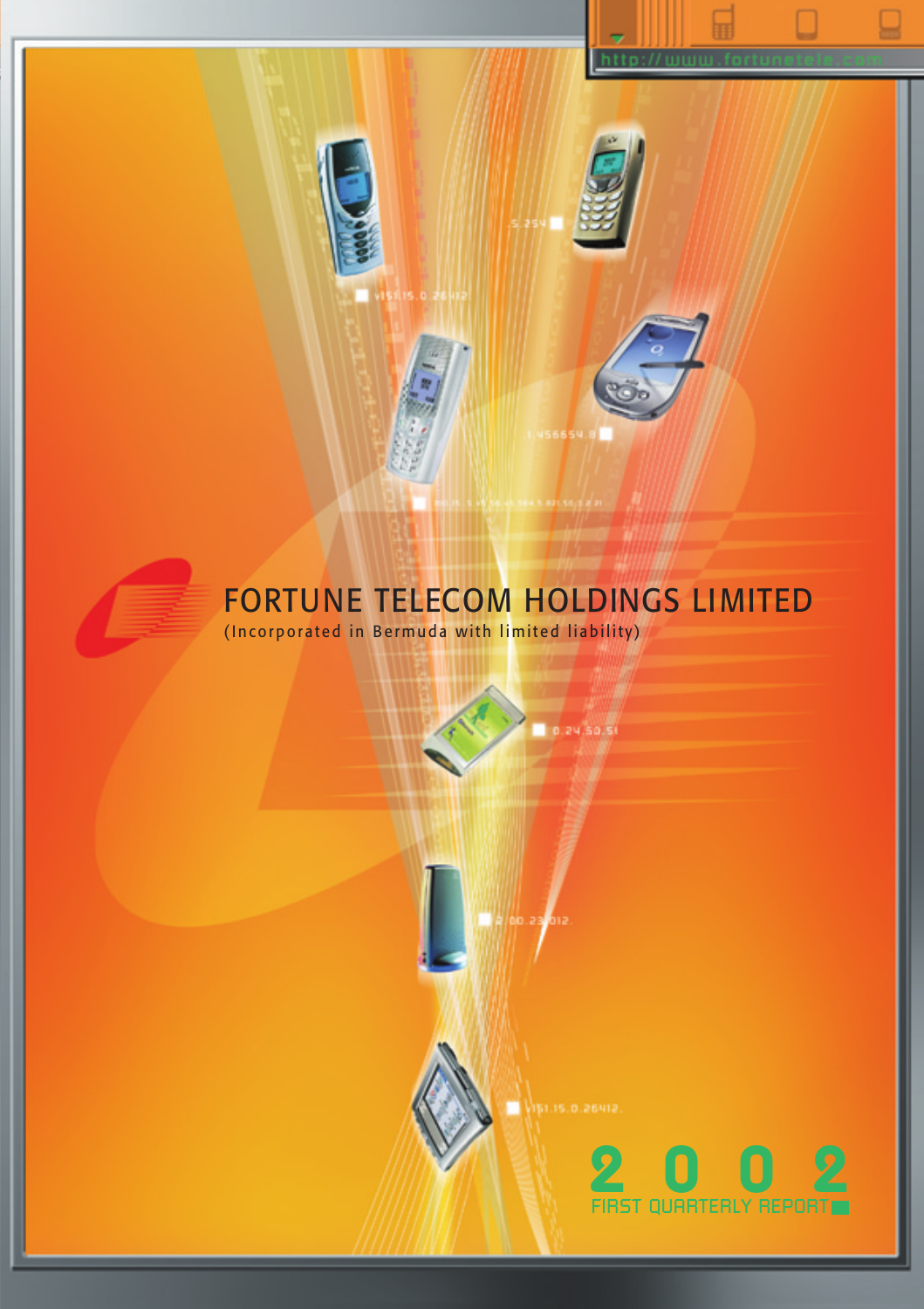

## **HIGHLIGHTS**

- Turnover for the three months ended 30th June, 2002 was approximately HK\$767 million, representing an increase of approximately 14% as compared with the corresponding period in the previous year.
- Unaudited profit from operations for the three months ended 30th June, 2002 was approximately HK\$39 million, representing an increase of approximately 131% as compared with the corresponding period in the previous year.
- The earnings per share was 9.3 cents for the three months period.

## **SIGNIFICANT QUARTERLY EVENTS**

- In April 2002, dealers conferences for promotion of Nokia's model 6510 mobile phone were held in major cities like Beijing, Shanghai, Guangzhou, Shenzhen, Jiangmen, Dongguan, Chengdu etc.
- The Group celebrated its 10th anniversary in May 2002 and employees from all locations gathered in Guangzhou to join the activities. At the same time, "Buy one get one free" country wide promotional activity was launched.
- In May 2002, for the first time, Fortune Service Cards were issued to accompany the Group's products as a mean to better manage the sales channels, gather information on ultimate consumers, monitor after sales services and provide authentication to the Group's products.
- To commemorate the 2002 World Cup hosting in Asian cities, promotional gift items like World Cup phone cover and keypad were offered to customers.
- In June 2002, the Group's subsidiary, Synergy Pacific (Holding) Limited obtained the sole distribution right of the new  $O_3$ xda in Hong Kong and Macau.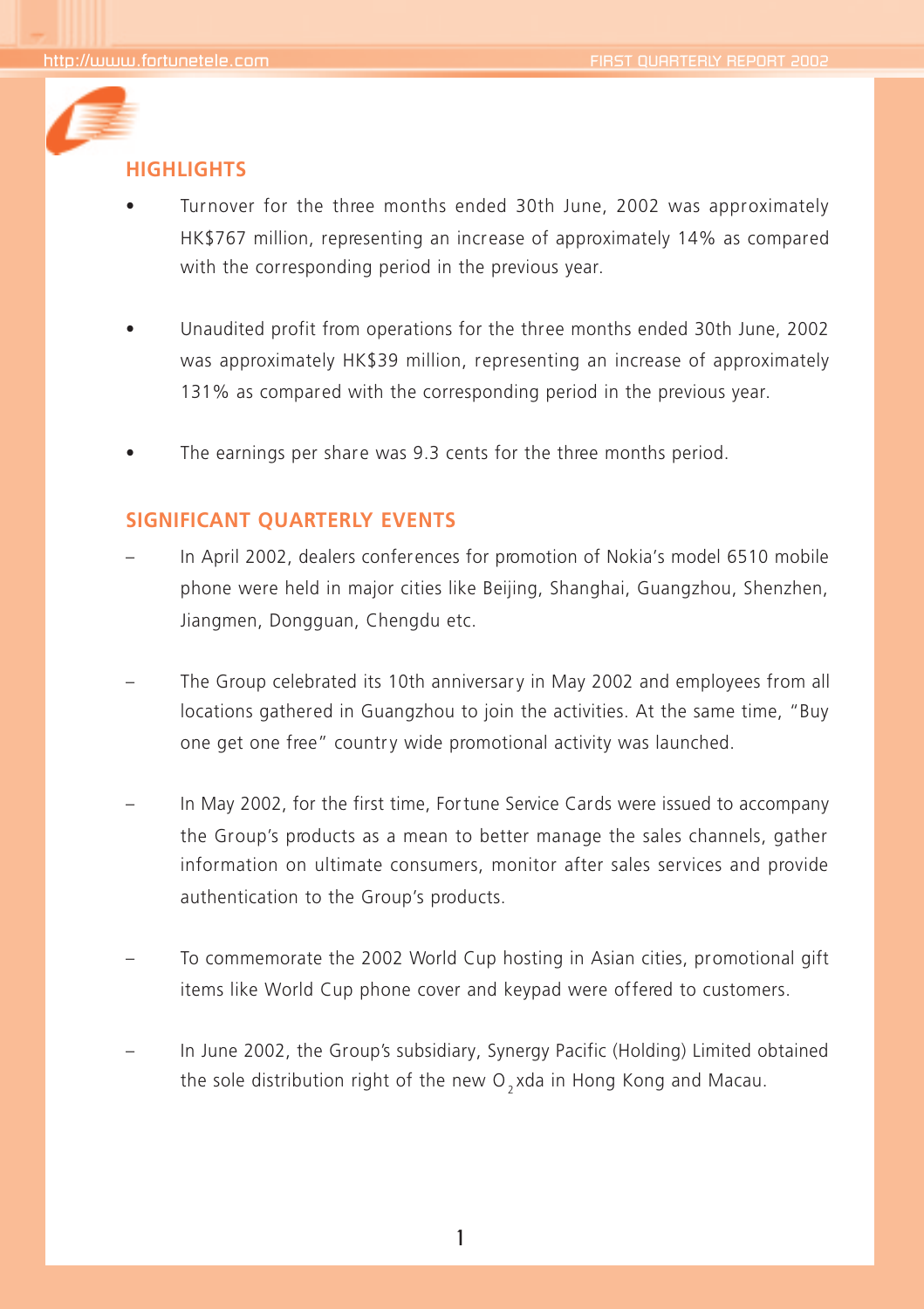

## **RESULTS**

The board of directors (the "Board") of Fortune Telecom Holdings Limited (the "Company") is pleased to announce the unaudited results of the Company and its subsidiaries (collectively, the "Group") for the three months ended 30th June, 2002, together with the unaudited comparative figures for the corresponding period in 2001 as follows:

|                                  |                |                 | Three months ended<br>30th June, |  |
|----------------------------------|----------------|-----------------|----------------------------------|--|
|                                  |                |                 |                                  |  |
|                                  |                | 2002            | 2001                             |  |
|                                  | <b>Notes</b>   | <b>HK\$'000</b> | HK\$'000                         |  |
| Turnover                         | 2              | 767,342         | 673,345                          |  |
| Cost of sales                    |                | (711, 209)      | (652, 974)                       |  |
| Gross profit                     |                | 56,133          | 20,371                           |  |
| Other revenue                    |                | 1,137           | 2,521                            |  |
| Distribution costs               |                | (9, 287)        | (2,894)                          |  |
| Administrative expenses          |                | (8,936)         | (3, 224)                         |  |
| Other operating expenses         |                | (295)           |                                  |  |
| Profit from operations           | 3              | 38,752          | 16,774                           |  |
| Finance costs                    |                | (4, 055)        | (4,304)                          |  |
| Unrealised holding gain (loss)   |                |                 |                                  |  |
| on other investments             |                | (746)           | 4,196                            |  |
| Share of results of associates   |                | (39)            | (59)                             |  |
|                                  |                |                 |                                  |  |
| Profit before taxation           |                | 33,912          | 16,607                           |  |
| Taxation                         | $\overline{4}$ | (6, 162)        | (1,500)                          |  |
| Profit before minority interests |                | 27,750          | 15,107                           |  |
| Minority interests               |                | 484             |                                  |  |
|                                  |                |                 |                                  |  |
| Profit for the period            |                | 28,234          | 15,107                           |  |
|                                  |                |                 |                                  |  |
| Earnings per share - basic       | 5              | 9.3 cents       | 5.0 cents                        |  |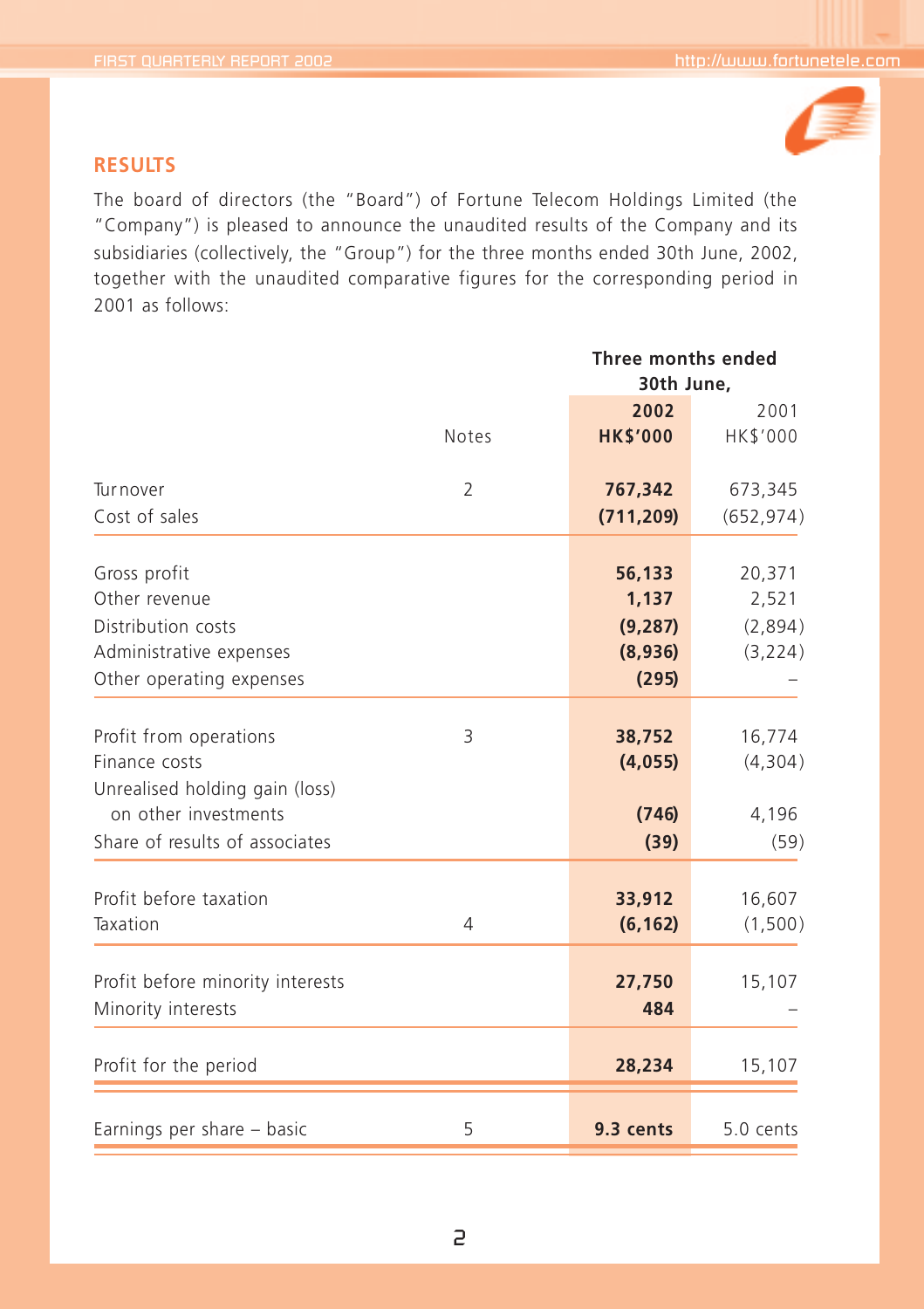

#### **1. Basis of preparation and accounting policies**

The Company was incorporated in Bermuda as an exempted company with limited liability on 22nd October, 1999.

The consolidated financial statements incorporate the financial statements of the Company and its subsidiaries for the three months ending 30th June 2002.

All significant inter-company transactions and balances within the Group are eliminated on consolidation.

The accounting policies and methods of computation used in the preparation of the financial statements are consistent with those used in the annual audited financial statements for the year ended 31st March, 2002.

#### **2. Turnover**

Turnover represents the net amounts received and receivable for goods sold by the Group to outside customers during the period. Substantially all of the Group's turnover and contribution to profit from operations were derived from the distribution and trading of mobile phones in the People's Republic of China.

#### **3. Profit from operations**

The Group's profit from operations is arrived at after charging:

|                               | Three months ended<br>30th June, |                  |
|-------------------------------|----------------------------------|------------------|
|                               | 2002<br><b>HK\$'000</b>          | 2001<br>HK\$'000 |
| Amortization of goodwill      | 248                              |                  |
| Depreciation and amortization | 305                              | 470              |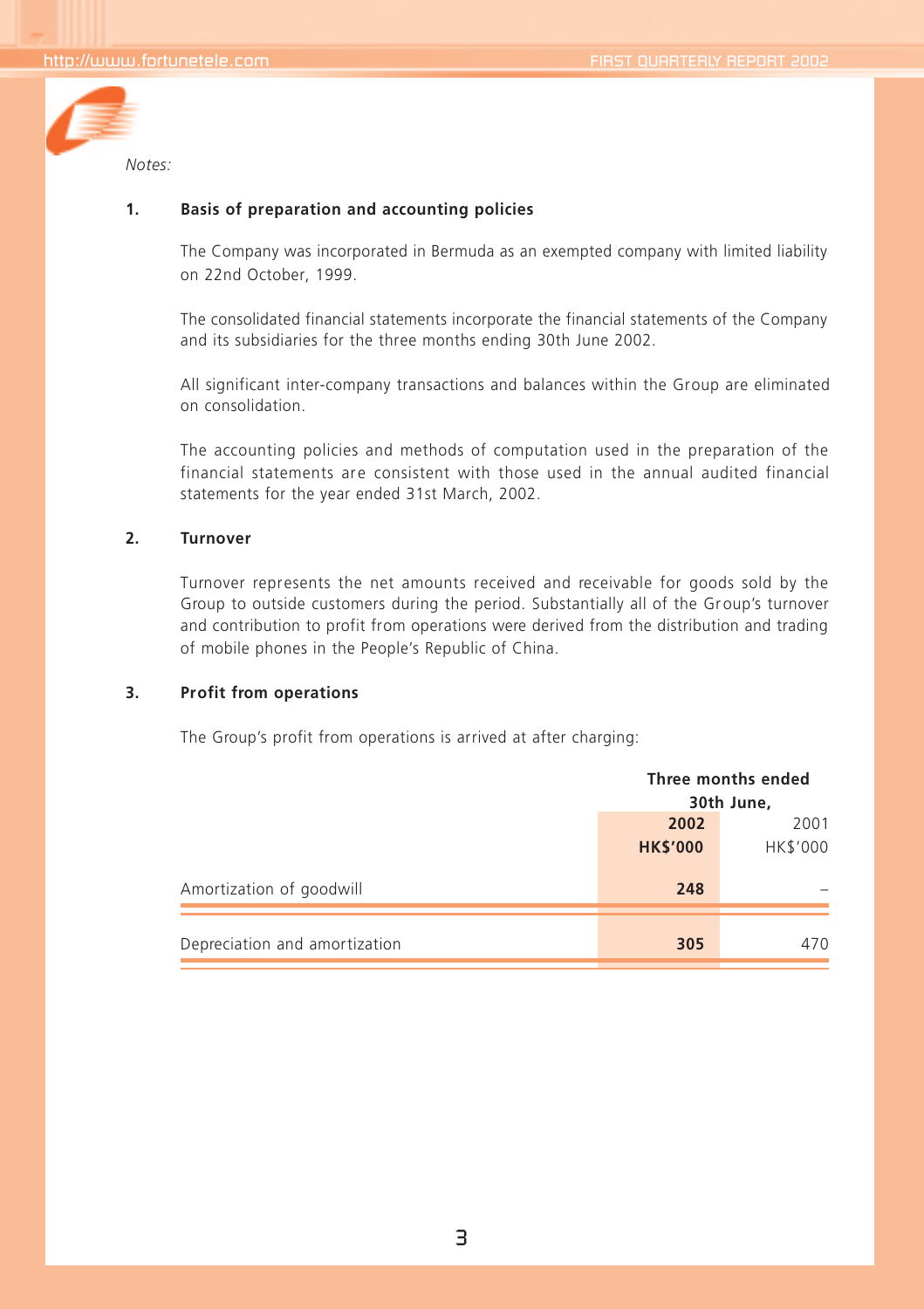

#### **4. Taxation**

|                                                   | Three months ended<br>30th June, |          |
|---------------------------------------------------|----------------------------------|----------|
|                                                   | 2002<br>2001                     |          |
|                                                   | <b>HK\$'000</b>                  | HK\$'000 |
| The charge comprises:                             |                                  |          |
| The People's Republic of China ("PRC") income tax | 6,162                            | 1,500    |

PRC income tax represents taxation charges on the assessable profits of the Company's wholly owned subsidiary, Fortune (Shanghai) Inter national Trading Co., Ltd. ("Fortune Shanghai") established in the PRC at a rate of 15% for the thr ee months ended 30th June, 2002 (2001: 15%). Pursuant to the Income Tax Law of the PRC, Fortune Shanghai is subject to PRC income tax at a rate of 33%. However, Fortune Shanghai is entitled to a preferential PRC income tax rate of 15% which is granted to companies established in Shanghai Waigaoqiao Free Trade Zone.

No provision for Hong Kong Profits Tax has been made as the Group has no assessable profits for the period.

#### **5. Earnings per share**

The calculation of the basic ear nings per share is based on the profit for the period of HK\$28,234,000 (2001: HK\$15,107,000) and on the weighted average number of 302,100,000 shares (2001: 300,000,000 shares) in issue during the period.

#### **6. Transfer to reserves**

During the period, the following reserve movements were booked:

|                                                                                                                                              | Three months ended<br>30th June, |                  |
|----------------------------------------------------------------------------------------------------------------------------------------------|----------------------------------|------------------|
|                                                                                                                                              | 2002<br><b>HK\$'000</b>          | 2001<br>HK\$'000 |
| Transfer to translation reserve due to exchange<br>differences arising on translation of the financial<br>statements of operation in the PRC | 49                               |                  |
| Transfer to the PRC statutory reserve from<br>income statement                                                                               | 7.211                            |                  |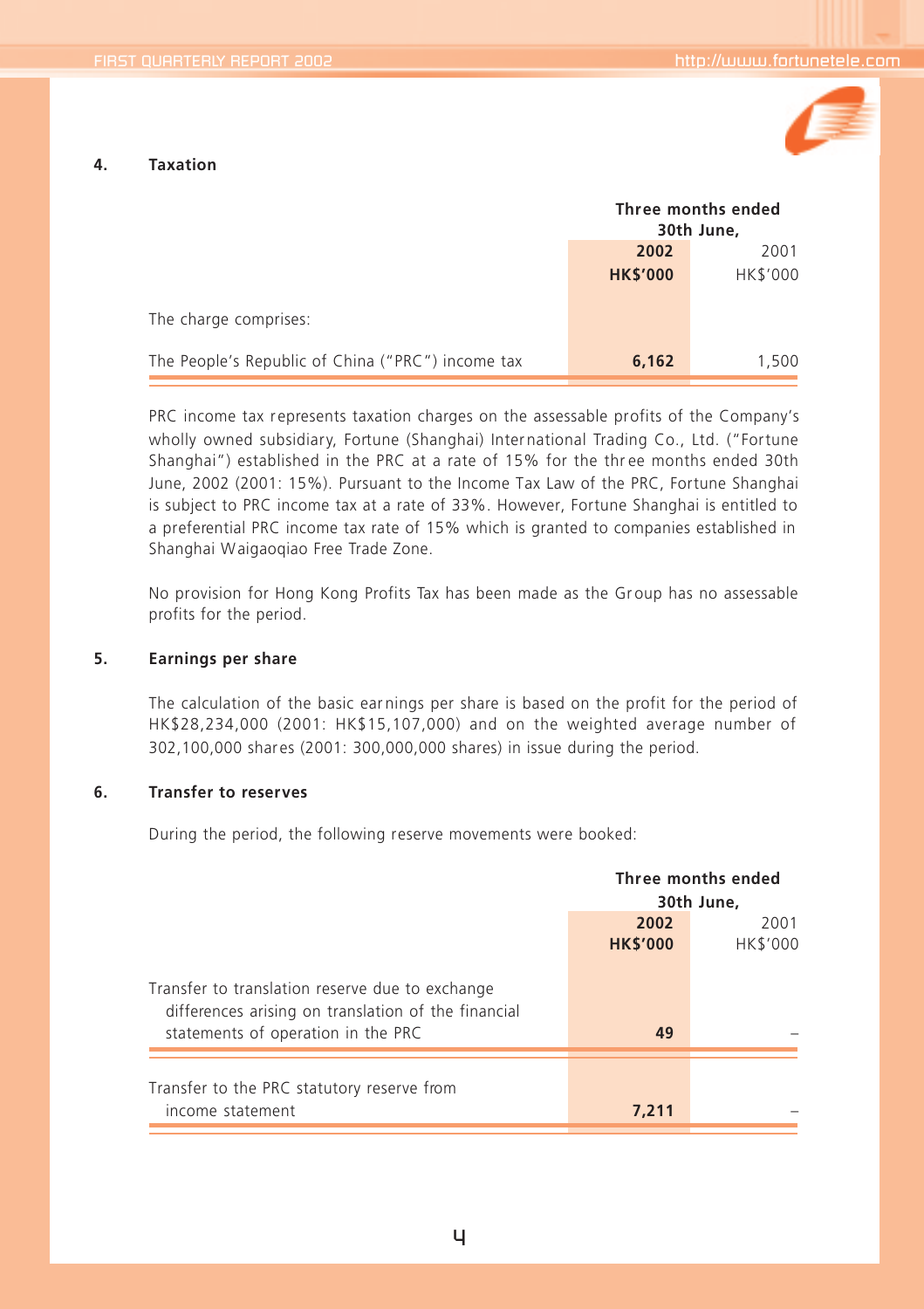

## **INTERIM DIVIDEND**

The Board does not propose the payment of an interim dividend for the three months ended 30th June, 2002 (2001: Nil).

## **REVIEW AND OUTLOOK**

## **Financial review**

The turnover of the Group increased significantly to approximately HK\$767 million for the three months ended 30th June, 2002, representing an increase of approximately 14% as compared with the corresponding period in 2001. The Group's operating profit for the three months ended 30th June, 2002 increased by 131% to approximately HK\$39 million. The gross profit margin has significantly improved to 7% for the period as compare to 3% for the corresponding period in 2001.

The encouraging result for the three months ended 30th June, 2002 was largely attributable to the Group's success in the distribution of Nokia's mobile phones. For the three months period ending 30th June, 2002, the number of units of mobile phones sold was approximately 500,000. Other than model 8250, the Group currently also distributes Nokia's model 6510, 3310 and the new 3610.

During the three months ended 30th June, 2002, the Group has successfully obtained new renminbi financing to meet the increasing need for working capital, as a result of continued expansion in the Group's sales volume. At the same time, the Group continues to enforce its strict policy on accounts receivables and inventory levels to minimize the turnover periods. As at 30th June, 2002, the Group's bank borrowings amounted to approximately HK\$312 million and the Group's bank deposits and balances amount to approximately HK\$185 million. The Group is now arranging a syndication loan to refinance its existing syndication loan which is expected to finalize in the second quarter. This will provide further funding for the future development of the Group in securing the distribution of more models and brands of mobile phones.

The Board believes that the Group will continue to have sufficient financial resources and funding for its operational requirements. The Board is also confident that it has the necessary management calibre and appropriate corporate and marketing strategies in place to add value for shareholders.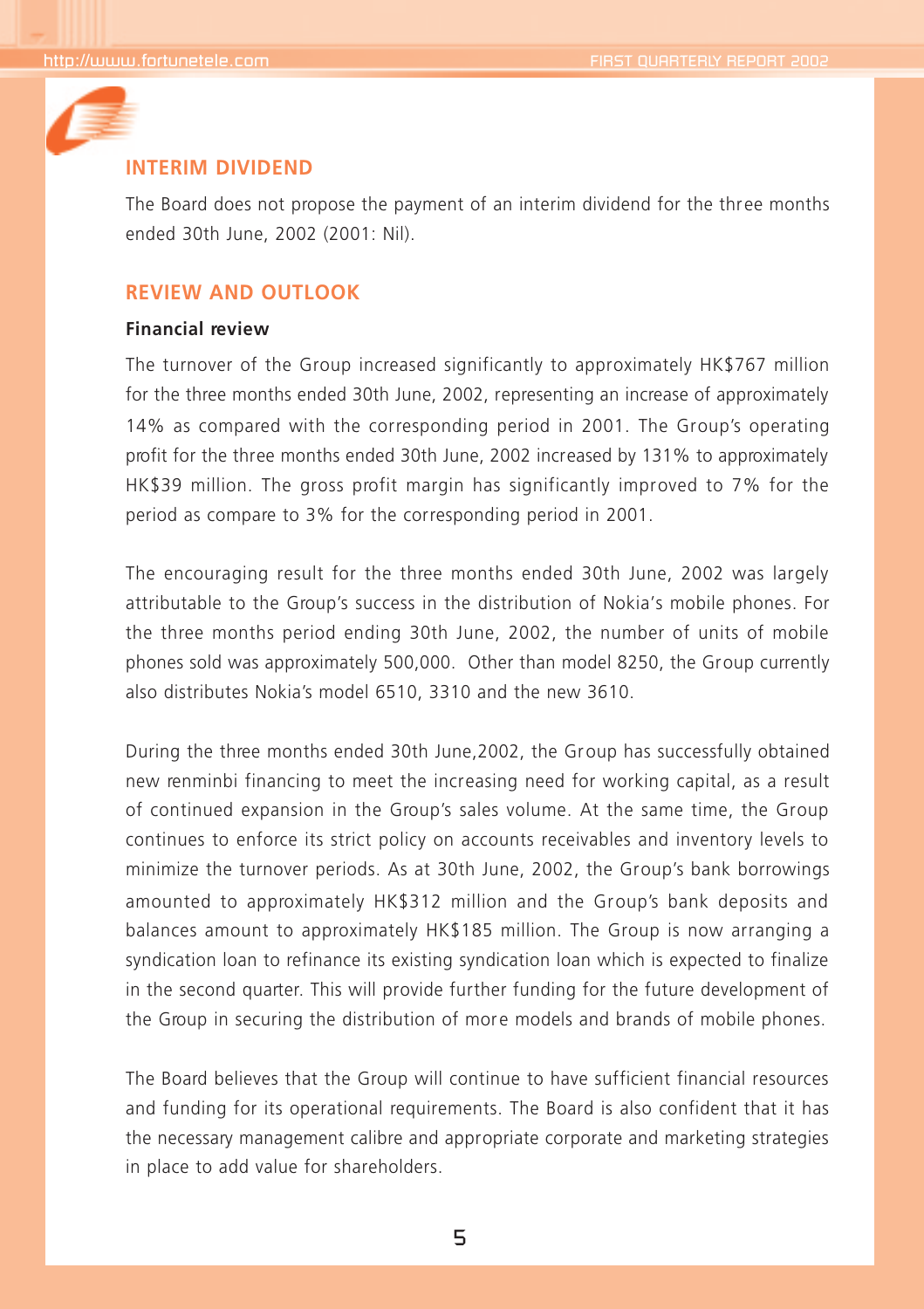

#### **Operational review**

#### *Market overview*

#### *The PRC mobile phone and telecommunications market*

The number of mobile phone subscribers in the PRC grew 21.6% to approximately 176 million in the first half of the year 2002, according to statistics from the Ministry of Information Industry. During the month of June 2002, the number of mobile phone users increased by 4.78 million and boosting the market penetration rate to approximately 14%. One of the key growth area was short message services (SMS). It is reported that there was a total of approximately 28.2 billion SMS messages sent on the China Mobile's network in the first half year. The SMS, which cost only 10 fen per message, could help to stabilise average revenue per user for the PRC's leading mobile operator. Meanwhile, according to the PRC government statistics, revenue from all telecommunications services, including mobile, fixed line and other valueadded services, for the first six months was approximately 184 billion yuan, representing a growth of 16% from the corresponding period last year. The number of fixed line users stood at approximately 199 million, up 11% from the beginning of the year.

China Mobile has launched its general packet radio service ("GPRS") on 17th May, 2002 and has signed up approximately 1.3 million subscribers in two months, outpacing rival China Unicom in picking up wireless data subscribers. China Mobile projected that GPRS subscriber numbers would grow to 112 million, with data related revenues topping US\$5.68 billion by the year 2005. China Mobile also plans to launch its multimedia messaging service ("MMS") and mobile virtual network before the end of year 2002. The number of GPRS users in Hong Kong are estimated to be approximately 570,000 or approximately 10% of the 5.7 million mobile users.

According to industry estimates, each MMS could cost at least three times more than a simple SMS text note. Markets like Japan and Korea have seen rapid uptake of colour phones are unique from the rest of Asia as their content and gaming services are more developed, making it more compelling to use high speed data connections and MMS on such phones. The growth of MMS is likely to stay muted elsewhere in Asia due to uncertainty over pricing and billing, as well as whether messages can be sent across different networks.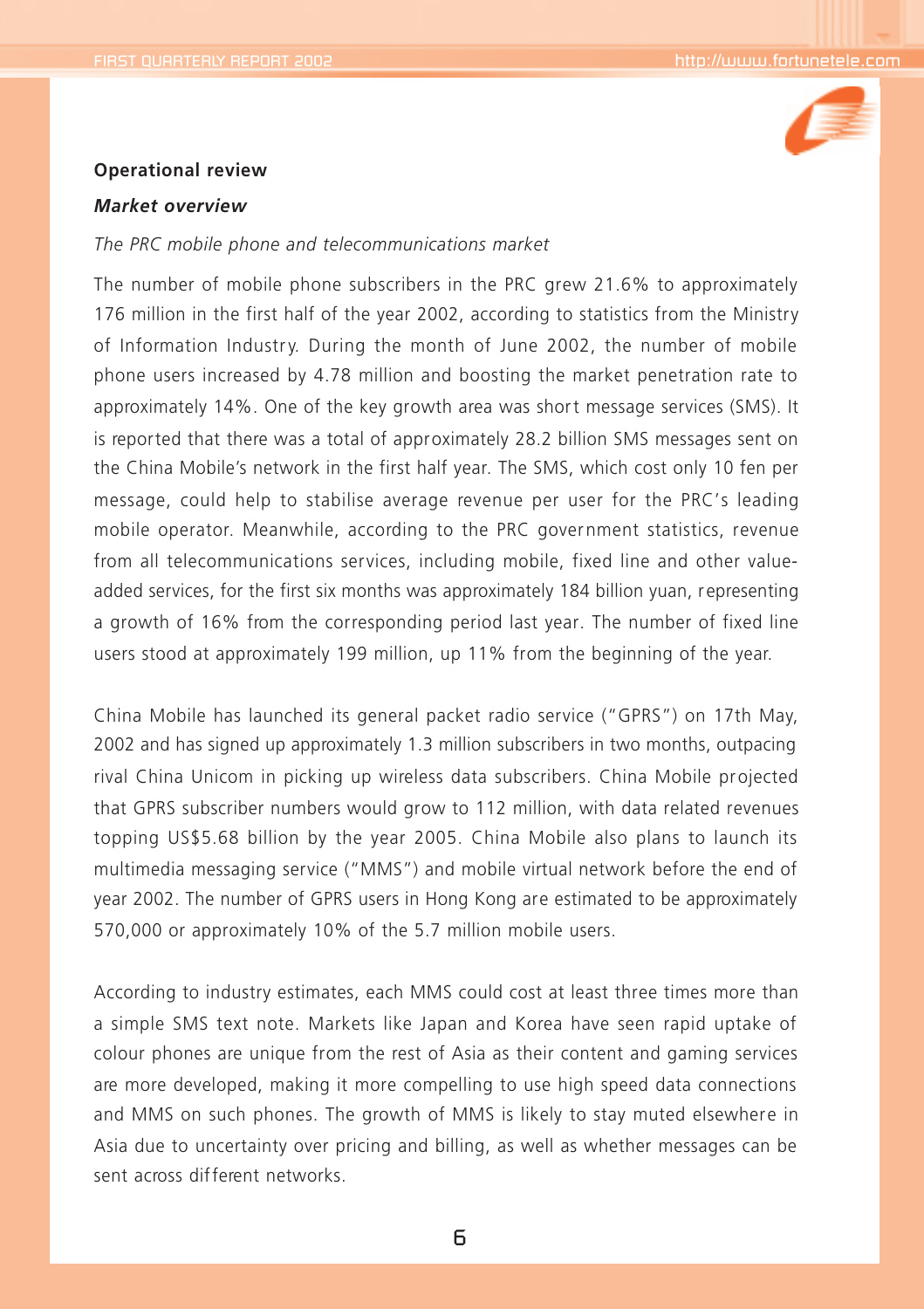

Since the official launch of code division multiple access (CDMA) mobile phone network on 8th January 2002, China Unicom reported that it has achieved one million CDMA subscribers in July 2002. China Unicom also plans to change its network from existing IS-95A (2G) to CDMA2000-1X (2.5G) before the end of year 2002. By then, it will also enable CDMA users to receive and send varied multimedia information including data and dynamic images freely.

An average of 4.5 million mobile phones are sold every month in the PRC, where approximately 240 models are available from more than 30 vendors, mostly domestic brands. Many such domestic brands suppliers use technology licensed to them by larger foreign companies. The domestic mobile phones suppliers, like TCL, Kejian, Bird, Amoisonic etc. continued to expand their market shares. The aggregate market share of domestic brand mobile phones has reached 17.7% and expected to increase to 20% by the end of year 2002. While Nokia and Motorola remain as the two largest suppliers of mobile phones, TCL has become the largest domestic mobile phone supplier in the PRC. With such fast moving development of the PRC telecommunications industry, it is anticipated that mobile phone market will encounter more changes, competition and challenges as well as opportunities.

## *Business review*

### *Mobile phone distribution*

Mobile phone distribution continued to be the Group's major core business for the three months ended 30th June, 2002, accounting for over 90% of the Group's turnover during the period. The current retail market price (tax included) of Nokia's model 8250 is stabilized at approximately Rmb1,880. The price range of Rmb1,000 to Rmb2,500 captured more than 57% of the entire mobile phone market in the PRC. Due to high quality and attractive features of model 8250, the sales were accelerated upon the price reduction. The success is also attributable to the marketing strategy of offering promotional gifts like battery, fashionable mobile phone set cover, handsfree device etc. According to the latest market research, Nokia's model 8250 mobile phone is the best selling mobile phone model in the PRC. In certain cities in the PRC, such as Guangzhou and Dongguan, Nokia's model 8250 mobile phone has set a record of market share over 13%.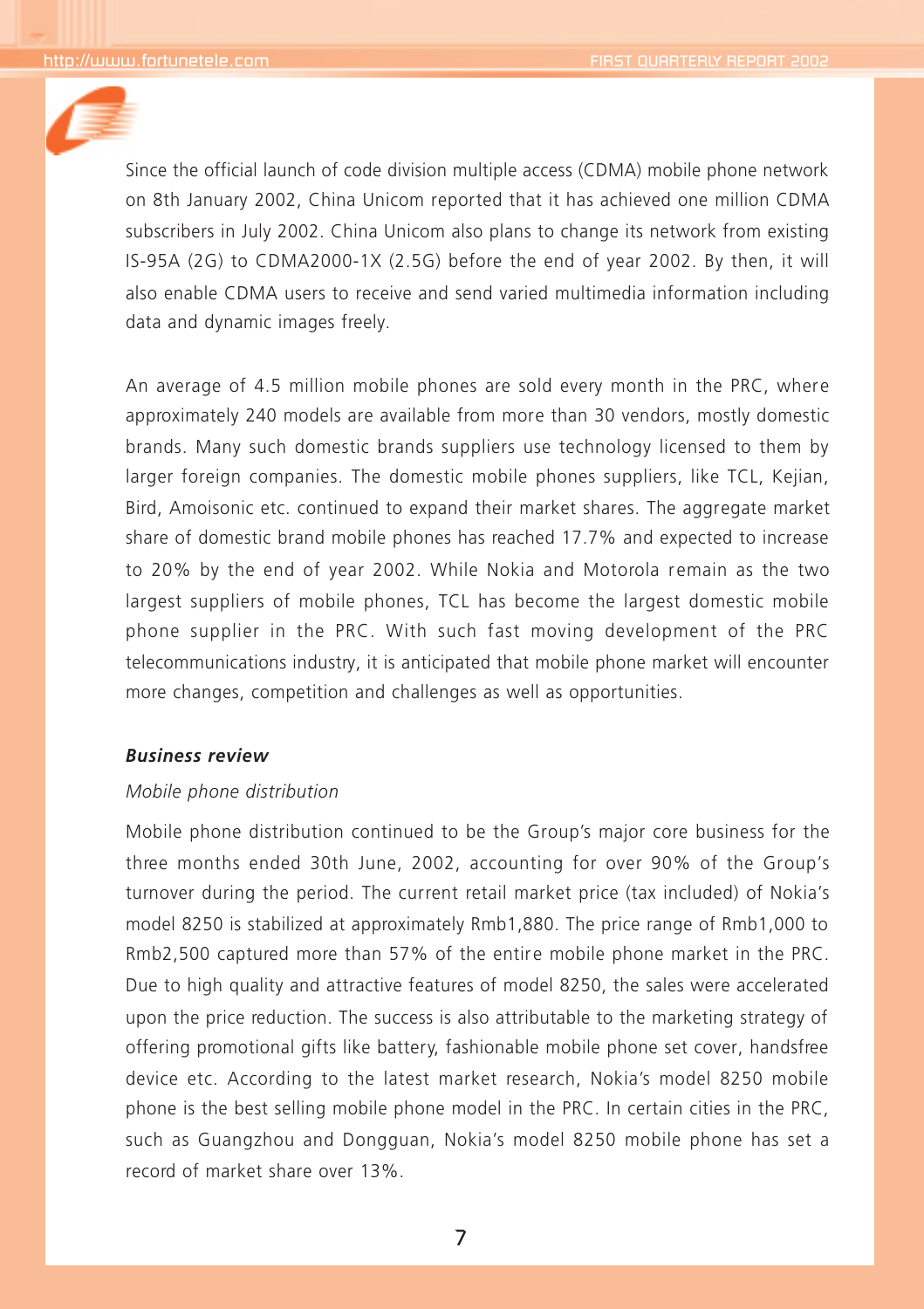

The Group has successfully obtained the distribution right for new Nokia's model 3610 in July 2002. Unlike other "3" series Nokia phones, model 3610 is light weighted and come with flashing light when rings. The phone cover is also well designed with patterns. It is also well priced less than Rmb1,600, making it an attractive choice for consumers. The Group is confident that this new model will be well received by the PRC market.

#### *Wireless Local Area Network (WLAN) and Personal Digital Assistant (PDA) Distribution*

During the reported period, the Group successfully obtained the sole distribution right of O<sub>2</sub> xda phone in Hong Kong and Macau. It is the first perfect all-in-one colour PDA-mobile phone combination with GPRS in the market. The O<sub>2</sub> xda runs Microsoft Pocket PC 2002 Phone edition and comes with an Intel StrongArm 206 MHz CPU, and 32 megabytes (MB) of ROM, 32MB of RAM and a SD slot for extra memory. The xda is even smaller than a Pocket PC and weighs only 200 grams. The reception is good and the built-in microphone and speaker provide excellent quality sound. Now the xda is available in most of the phone and PDA channels and retail shops. The Group is confident that this new model will be well received by the enterprise market in Hong Kong.

With the joint promotion of several famous local broadband providers including the i-Cable and PCCW, Orinoco RG series Wireless Residential Gateway thus continues to be the best selling model of Wireless Home Access Point in residential and small office and home office market. For the enterprise market, the 5GHz upgradeable AP2000 replaces the AP1000 to be the most popular model. With the introduction of the above Orinoco products and other leading enterprise/carrier level security and billing solution, the Group's subsidiary, Synergy Pacific ( Holding ) Limited remains as one of the major market leaders in the WLAN market in Hong Kong and the PRC.

## *Outlook and prospects*

With the well-established distribution infrastr ucture and its marketing expertise, the Group is optimistic that it will benefit from the growth of mobile phone market in China. The Nokia's mobile phones shall continue to be the main product in the year 2002 and the Group's profit margin shall be enhanced as a result of the distribution of new models.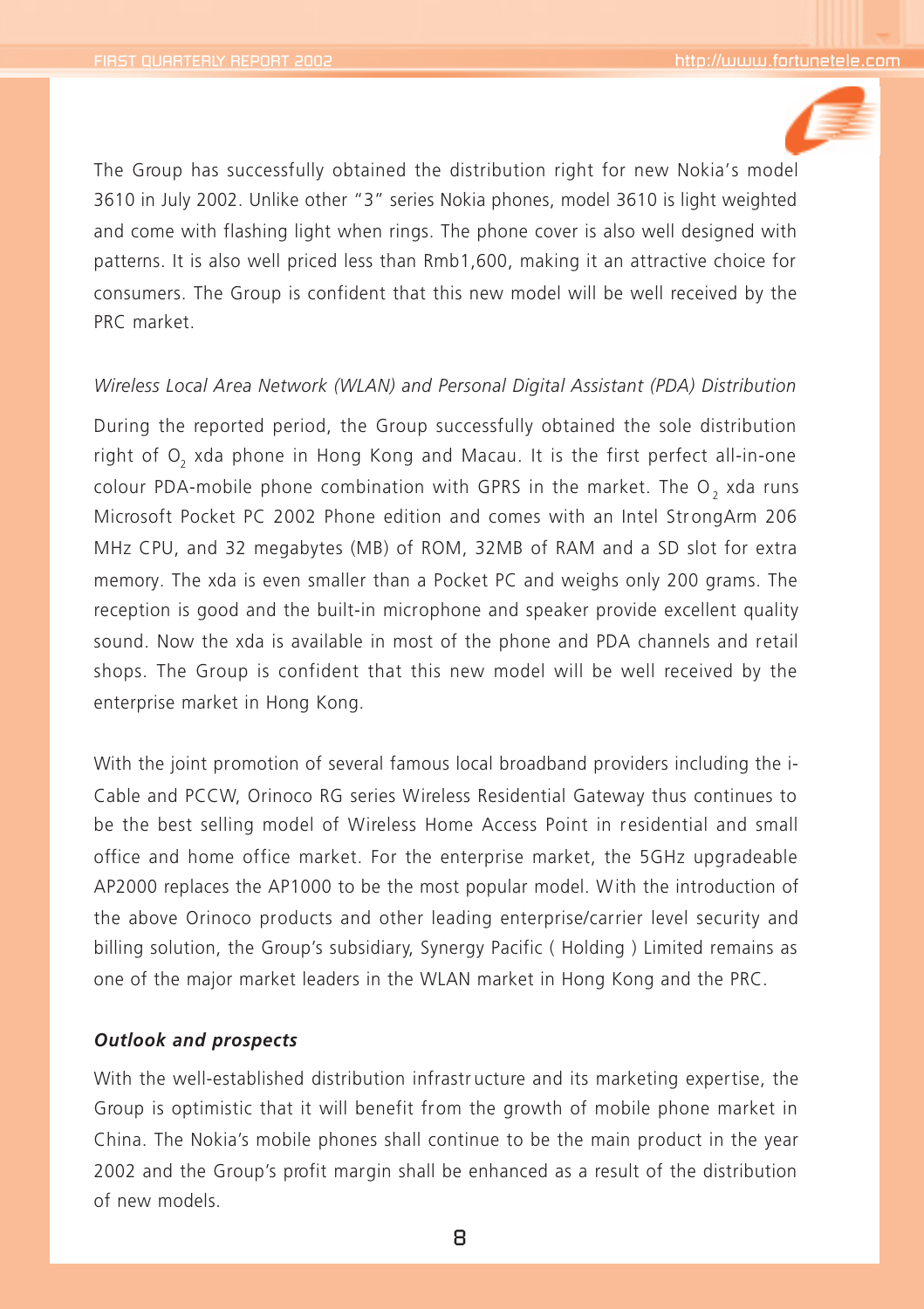

The Group is determined to increase further its distribution coverage to over 200 cities and counties all over China. Due to total coverage of over 6,000 retail shops in China and its good relationship with our business partners the Group shall continue to position itself as the main distribution partner of Nokia's mobile phones in the PRC. The Group is alert of the keen competition of the mobile phone market and the emerging of the expanding domestic brand handsets. The Group sees this as a challenge as well as opportunity in diversifying its mobile phone distribution. With the full support from our bankers and the Group's dedicated workforce, the Group is heading for another record year and shall deliver good results to our shareholders.

## **DIRECTORS' INTERESTS IN SECURITIES**

At 30th June, 2002, the interests of the directors and their associates in the share capital of the Company and its associated corporations as recorded in the register maintained by the Company pursuant to Section 29 of the Hong Kong's Securities (Disclosure of Interests) Ordinance ("SDI Ordinance") were as follows:

> **Number of ordinar y shares held as other interest**

Lau Siu Ying, Steve 211,500,013

These shares are held by Future 2000 Limited, a company incorporated in the British Virgin Islands which in turn is held by a trustee. The beneficiaries of the discretionary trust include Mr. Lau Siu Ying, Steve, his spouse and his children.

Save as disclosed above and other than certain nominee shares in the subsidiaries held by certain directors in trust for the Company, none of the directors or their associates, had any interests in any securities of the Company or any of its associated corporations as defined in the SDI Ordinance at 30th June, 2002.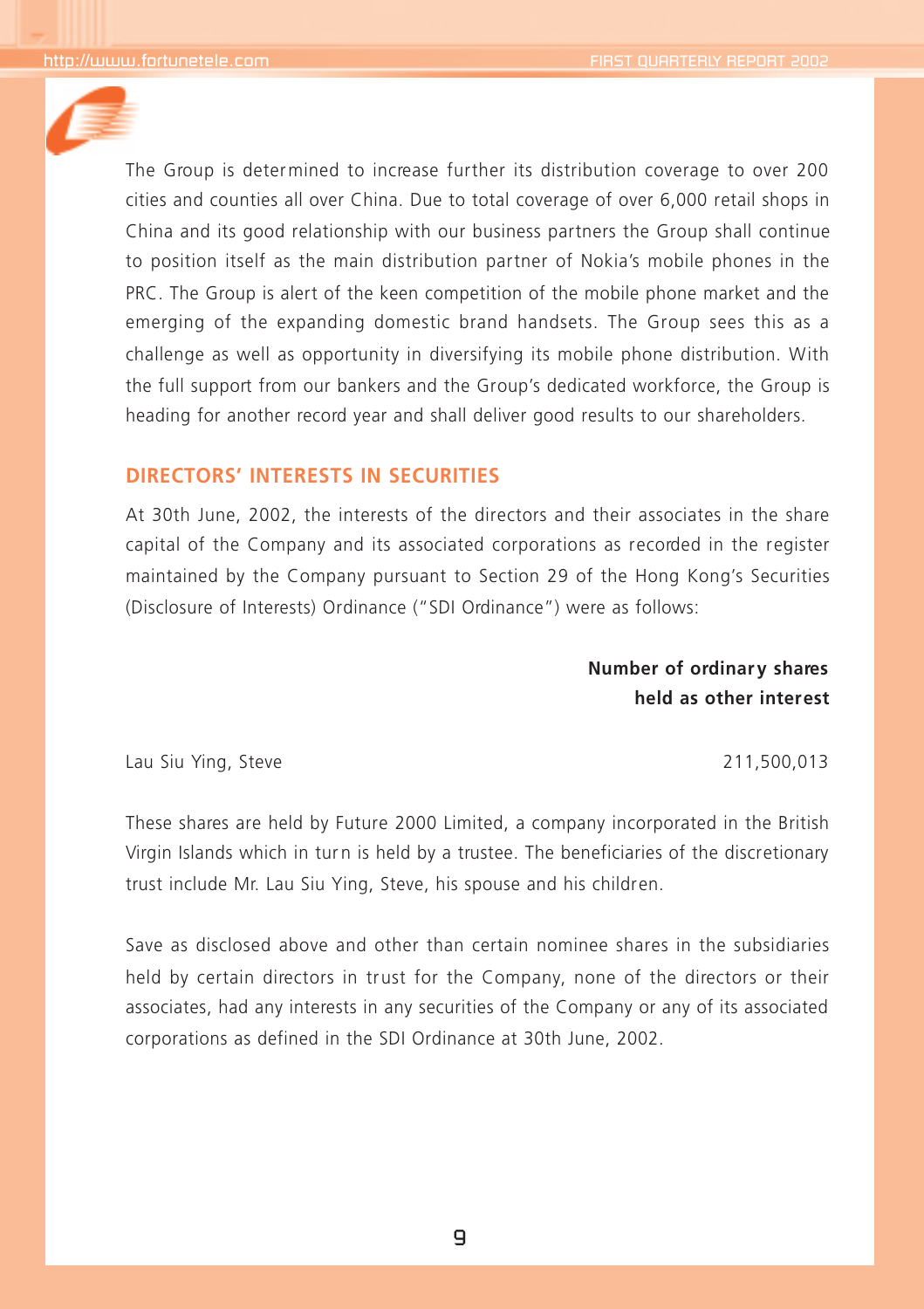

## **DIRECTORS' RIGHTS TO ACQUIRE SHARES OR DEBENTURES**

Pursuant to the share option scheme of the Company adopted on 2nd Febr uary, 2000 and subject to the amendments made to Chapter 23 of the GEM Listing Rules effective on 1st October, 2001, the directors of the Company may grant to any executive directors or full time employees of the Company, or any of its subsidiaries, options to subscribe for shares in the Company at any price but not less than the higher of (i) the nominal value of a share, (ii) the closing price of the shares on the Stock Exchange on the day of grant and (iii) the average of the closing prices of the shares on the Stock Exchange on the five trading days immediately preceding the date of the grant of the options, subject to a maximum of 10% of the issued share capital of the Company from time to time. No options under the scheme were granted or exercised since its adoption.

Apart from the share option scheme as detailed above, at no time during the period was the Company or its holding company or any of its subsidiaries, a party to any arrangements to enable the dir ectors of the Company to acquire benefits by means of the acquisition of shares in, or debentures of, the Company or any other body corporate. None of the directors, their spouses or children under the age of 18, had any rights to subscribe for the securities of the Company or had exercised any such rights during the period.

## **SUBSTANTIAL SHAREHOLDERS**

At 30th June, 2002, other than the interests disclosed in the section headed "Directors' interests in securities" above, the Company has not been notified of any other interests representing 10% or more of the Company's issued share capital.

## **COMPETING INTEREST**

None of the directors or the management shareholders of the Company (as defined in the GEM Listing Rules) had an interest in a business which competes or may compete with the business of the Group.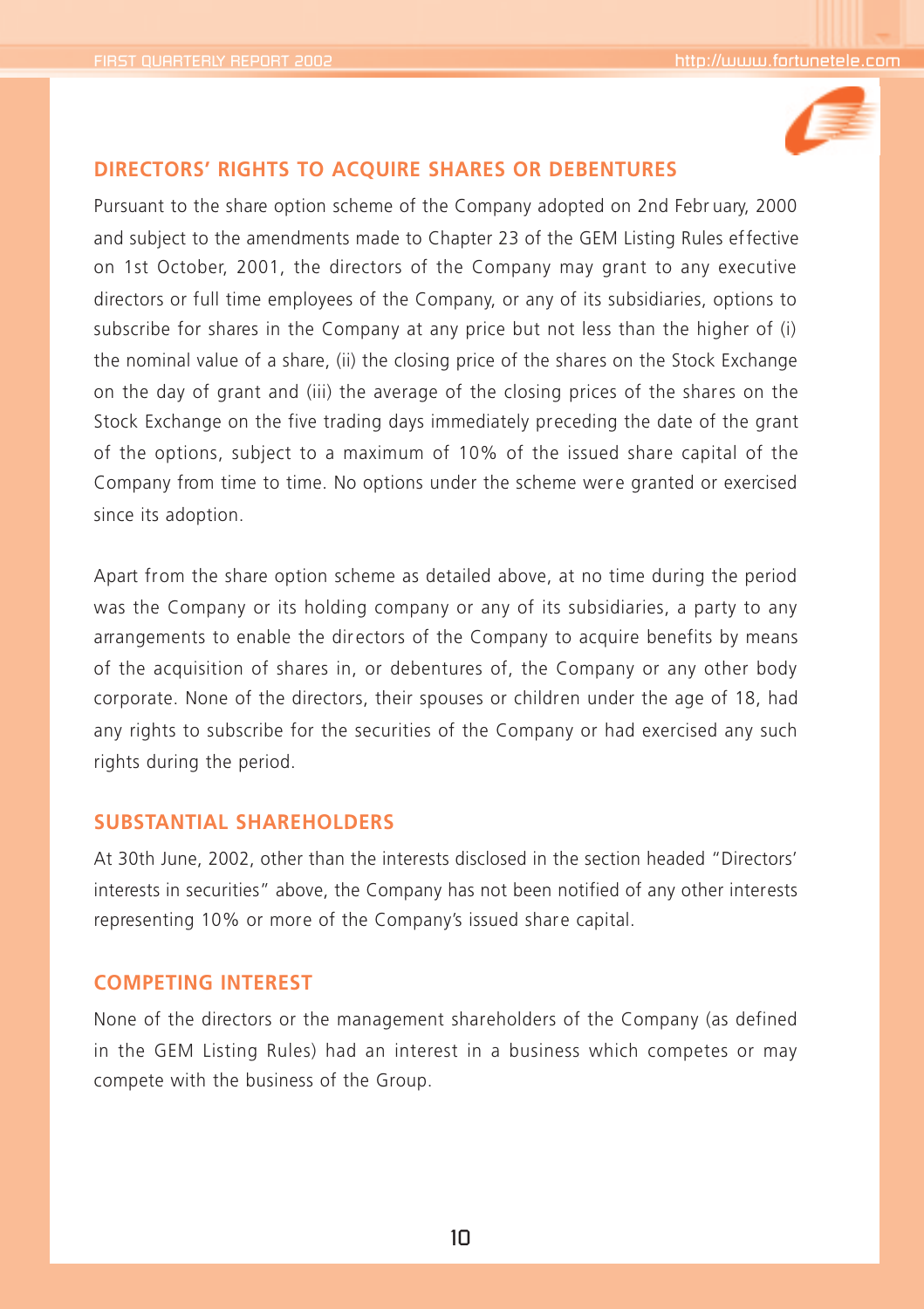

## **PURCHASE, SALE OR REDEMPTION OF THE COMPANY'S LISTED SECURITIES**

During the period from 1st April, 2002 to 30th June, 2002, neither the Company nor any of its subsidiaries purchased, sold or redeemed any of the Company's listed securities.

## **AUDIT COMMITTEE**

The audit committee comprises the independent non-executive directors, Messrs. Chang Wing Seng, Victor and Liu Kwok Fai, Alvan. The primary duties of the audit committee are to review and supervise the financial reporting process and internal control systems of the Group and to provide advice and comments to the Board. The audit committee has reviewed and approved this report.

## **BOARD PRACTICES AND PROCEDURES**

The Company has complied through out the period from 1st April, 2002 to 30th June, 2002 with the board practices and procedures as set out in Rules 5.28 to 5.39 of the GEM Listing Rules.

> By Order of the Board **Fortune Telecom Holdings Limited Lau Siu Ying, Steve** *Chairman*

Hong Kong, 8th August, 2002